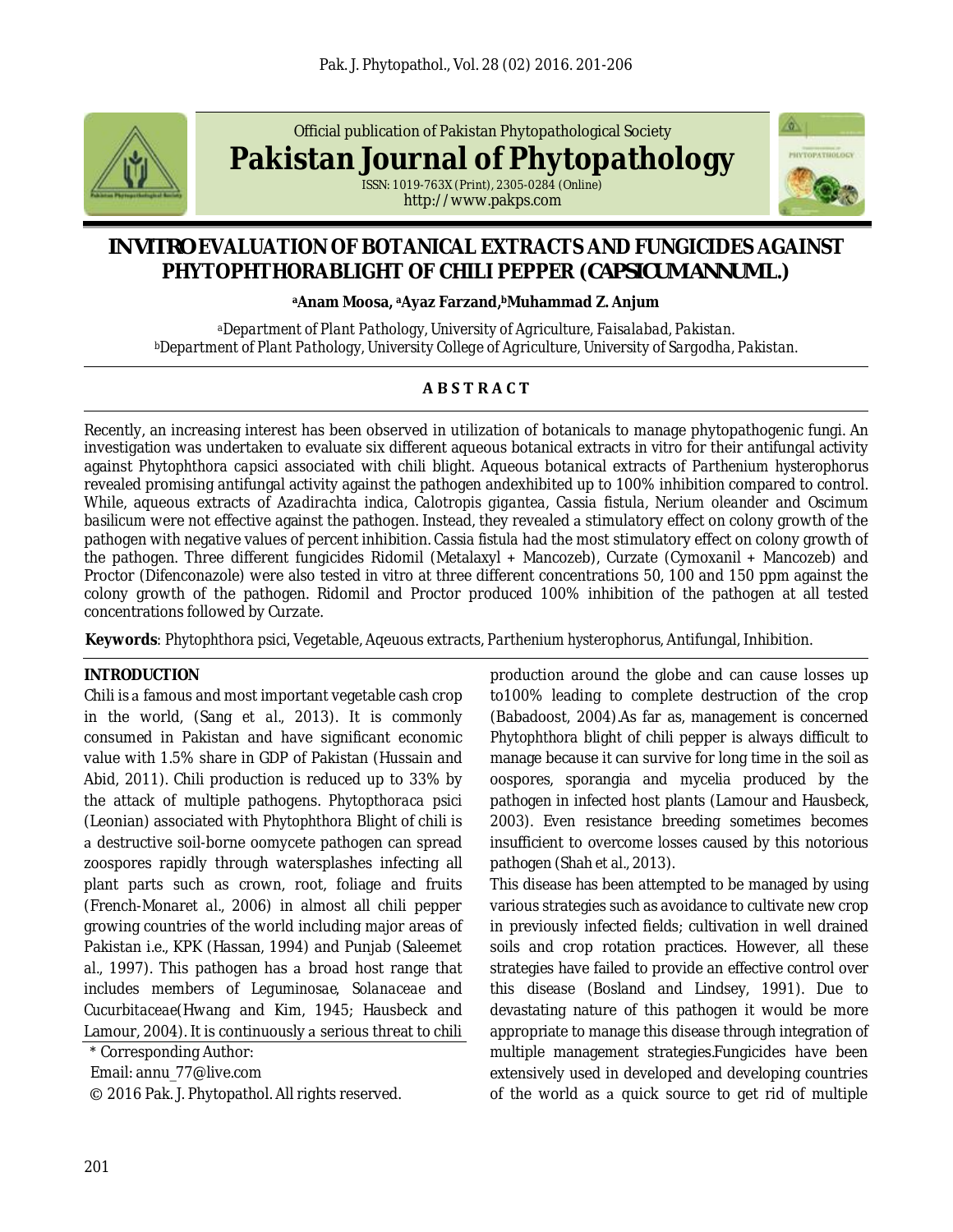economically important pathogens (Alkhail, 2005). Extracts of different botanicals have been reported to exhibit antifungal properties against plant pathogenic fungi associated with threatening plant diseases. Plants produce antimicrobial compounds that are toxic to phytopathogens and can be used to control plant diseases (Ngadze, 2014). Plants have the natural ability to produce aromatic secondary metabolites such as quinones, saponins, flavones, phenols, tannins, flavonols and coumarins (Cowan, 1999). Botanical pesticides are preferred over chemical pesticides, as they have least damage to human health and environment (Varma and Dubey, 1999). Hence, botanical extracts are regarded as a bio-safe management strategy and a remarkable alternate to chemical management strategy. Botanical and chemical pesticides can be used in combinations to overcome the damage caused by this devastating pathogen.The present study was undertaken to in evaluate the antifungal potential of different aqueous botanical extracts and fungicides against *P. capsici*. *In vitro* evaluation of fungicides was carried out at different concentrations while, aqueous botanicals were evaluated at 10% concentration against *P. capsici*. 

## **MATERIALS AND METHODS**

**Isolation and Purification of the Pathogen:** Infected chili leaves exhibiting typical disease symptoms were randomly sampled from Ayub Agricultural Research Institute, Faisalabad. Pathogen isolation was carried out by following standard isolation procedures (Pathak, 1987). Infected leaves were washed with distilled water, cleaned with sodium hypochlorite and surface sterilized with 70% ethanol to free the samples from surface borne saprophytic microorganisms. These leaves were then cut into very small pieces (5mm) and plated on PARP (Pimaricin, Ampicllin, Rifampicin and Pentachloronitrobenzene) medium followed by incubation at 22±1°C under 12 hour light and 12 hour dark conditions. Colony growth was observed after 24-hour of incubation period and transferred to PARP medium slants for purification. The fungus was identified microscopically based on typical identification structures documented in literature and keys (Sutton, 1980). The presence of lemoniform sporangia detached hyphae and sporangiophore that was not swollen and typical colony growth characters such as floral pattern and submerged growth in the medium.

**Pathogenicity Test:** Pathogenicity was tested to satisfy Koch's postulates. Experiment was conducted in completely randomized design in greenhouse (Steel *et al.,* 1997). Chili seeds were pre-treated by washing with sterilized water and surface sterilization by sodium hypochlorite. Sterilized seeds were sown in earthen pots of 15-cm-diameter. Inoculum was prepared by multiplying the pathogen on PDA medium and scrapping the colony growth in sterilized distilled water. Spore density was adjusted using a hemocytometer to 1 ×106sporesmL−1 (Omar *et al.,* 2006). Healthy plant leaves were inoculated at the age of 5-weeks-old with 20µL zoospore suspension of the pathogen following the technique given by Pliakhnevich and Ivaniuk, (2008). Inoculated plants along with control plants were kept in greenhouse under controlled conditions. The plants were observed regularly for the development of infection symptoms and severity. Pathogen was reisolated from infected plants and grown on PDA medium.

*In vitro* **evaluation of botanical extracts against** *P. capsici:*Fresh healthy leaves of six different plants i.e., Gajjar booti (*Parthenium hysterophorus),* Neem (*Azadirachta indica),* Niazboo (*Oscimumbasilicum),* Kaner (*Nerium oleander),* Akk (*Calotropis gigantea*) and Amaltas (Cassia fistula) well known for their antifungal activity and medicinal properties were collected form Ayub Agricultural Research Institute, Faisalabad. Healthy leaves were washed with sterilized distilled water followed by cleaning with sodium hypochlorite and drying for 24 hours by keeping them pressed in blotter papers.

**Preparation of aqueous botanical extracts:** Each plant sample was taken 25g by weight and crushed in 75 mL sterilized, distilled water (Sahi *et al.,* 2012). Crushed material was initially filtered through a coarse sieve followed by filtration through double layer of filter papers. Initial pH of all botanical extracts was recorded and final pH was maintained at 5.5 (Hassan *et al.,* 2011) by adding acidic HCL or basic NaOH buffer solution. This filtrate was stored for further use at 4°C to avoid contamination.

**Poisoned food technique:** The antifungal potential of aqueous botanical extracts against the pathogen was evaluated using poisoned food technique (Nene and Thapliyal, 2000)*.*PDA medium 100mL was poisoned with 10mL of each botanical extract separately and poured into sterilized petri plates. In case of control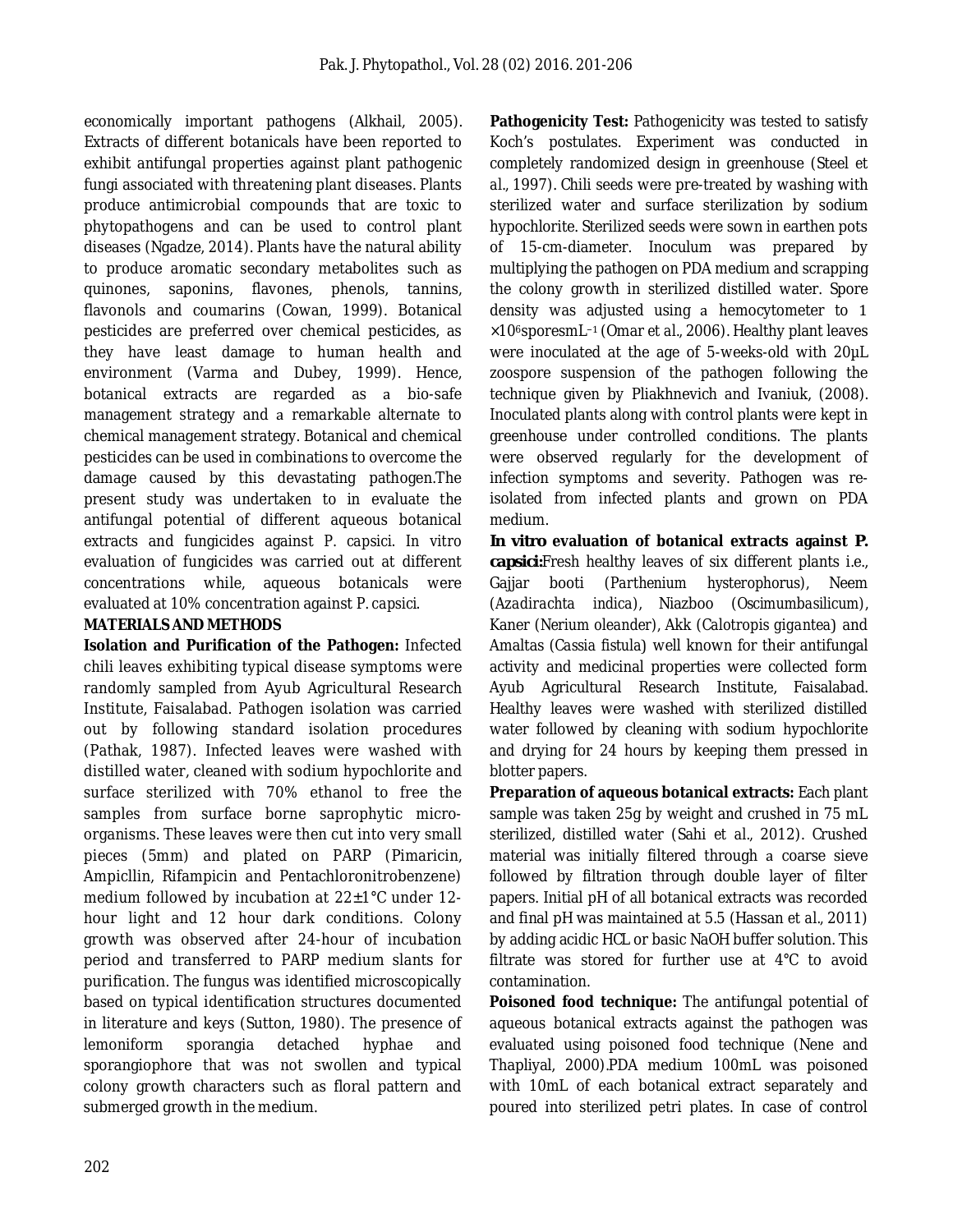treatment 100mL PDA was amended with 10mL sterilized distilled water. The amended medium after solidification was inoculated with culture blocks 5-mmdiameter of the pathogen and incubated at  $22\pm1^{\circ}$ C for 7 days. Each treatment was replicated five times and one treatment was maintained as control. Colony growth was observed after every 24-hour interval and colony diameter was recorded. Experiment was repeated twice. Percent inhibition of the pathogen compared to control was calculated by using the formula of Vincent (1927).

#### $I = (C-T)/C \times 100$

# *In vitro* **evaluation of fungicides against** *P. capsici***:**

*In vitro* investigation was carried out to evaluate antifungal action of three different fungicides i.e., Ridomil Gold 68WP (Metalaxyl + Mancozeb), Proctor 25EC (Difenconazole) and Curzate M8 72WP (Cymoxanil + Mancozeb) against *Phytophthora capsici*. 

**Preparation of stock solutions:** Stock solution of each fungicide was prepared by dissolving 100mg active ingredient of each fungicide in sterilized distilled water following Borum and Sinclair Technique (1968). Required quantity of each fungicide was calculated according to the formula to take 100mg active ingredient. Ridomil (14.7), Proctor (400mg) and Curzate (138.9) were taken and each was dissolved separately in 100mL of sterilized distilled water.

**Poisoned food technique:** *In vitro* inhibitory action of three different fungicides against *P. capsici*was evaluated by poisoned food technique (Nene and Thapliyal, 2000). PDA was amended with three different concentrations i.e., 50, 100 and 150ppm of each fungicide and poured into sterilized petri plates. In case of control treatment PDA was amended with equal concentration of sterilized distilled water. Poisoned medium after solidification was inoculated with culture blocks 5-mm-diameter of the pathogen and incubated at 22±1˚C. Each treatment was replicated five times and one treatment was maintained as control. Experiment was repeated twice. Colony growth was observed at every 24-hour interval and colony diameter was recorded. Percent inhibition of the pathogen compared to control was calculated by using the formula of Vincent (1927).

# $I = (C-T)/C \times 100$

**Statistical analysis:** Experiments were conducted in completely randomized design (CRD).

Experimental data was subjected to statistical analysis using a personal computer as per the Statistical Analysis System (SAS). Transformation of the data was calculated by using least significant difference test (LSD) (SAS, 1988).

## **RESULTS AND DISCUSSION**

*In vitro* **evaluation of botanical extracts against** *P. capsici***:**Six different botanical extracts were evaluated at 10% concentration against the pathogen. Mean colony diameter was recorded and percent inhibition of the pathogen compared to control was calculated. It was found that aqueous botanical extract of *P. hysterophorus* produced the best inhibition up to 100% of colony growth of the pathogen (Table 1). *N. oleander* exhibited 10.13% inhibition of colony growth of the pathogen (Table 1). While, all other botanical extracts were not effective against the pathogen and revealed stimulatory effect on colony growth of the pathogen with negative values of percent inhibition that is clearly indicated by trend line (Figure 1). Aqueous botanical extract of *C. fistula* was highly ineffective against the pathogen with highest value of negative inhibition up to -110.53% indicating a strong stimulatory effect on growth of the pathogen (Table 1). Present investigations revealed that four plant extracts had a stimulatory effect on the growth of pathogen. It might be because plant pathogens feed on organic material of the plant species being used as botanical extracts (Linderman, 1989).According to reports of Hegde, (1983) and Subramanian, (1993) *A. indica* exhibited stimulatory effect on mycelial growth of *P. capsici.* Present findings are also supported by the investigation of Chamount, (1979) who found that out of 51 fungi *Phytophthora*and *Pythium* were among the most resistant ones against botanical extracts. Present finding is not supported by the finding of Shashidhara *et al.* (2008) where *A. indica* showed significant inhibition of colony growth of *P. capsici*. 

*In vitro* **evaluation of fungicides against** *P. capsici***:**Three different fungicides were tested *in vitro*at three different concentrations (50, 100 and 150ppm). All fungicides were highly inhibitory against colony growth of the pathogen. Ridomil and Proctor were equally effective exhibiting 100% inhibition at all concentrations followed by Curzate showing up to 93.8% inhibition at 150ppm concentration (Table 2; Figure 2). Fungicides have been extensively evaluated as a mean to provide quick control of many diseases worldwide. Present investigation is in line with the findings of Nair and Sasikumaran (1991) and Subramanian (1993) in which they have reported promising antifungal activity of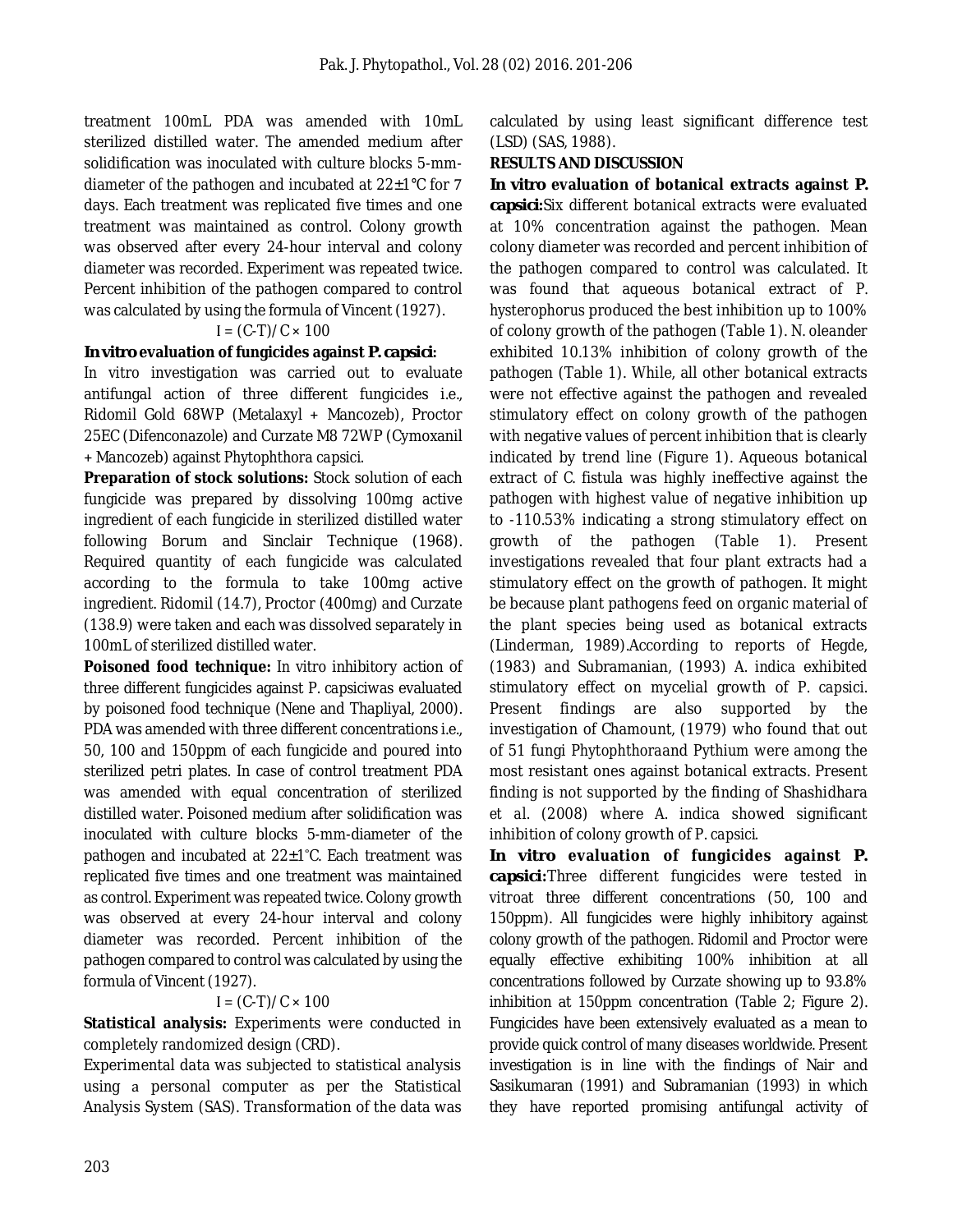fungicides against *P. capsici*. *In vitro* evaluation of Ridomil against *P. parasitica*var*nicotianae*revealed significant reduction in colony growth and sporulation of the fungus at 0.1, 0.2, 0.3 and 0.4%concentrations (Reddy and Nagarajan, 1980). Shashidhara *et al.* (2008) also reported that Ridomil showed 100% inhibition of *P. capsici* associated with foot Table 1.*In vitro* effect of botanical extracts against *P. capsici.* rot of black pepper at all tested concentrations. Jahagirdar, (1998) and Veena and Sarma (2000) also reported similar results. According to present investigation Ridomil, Proctor and Curzate exhibited promising inhibition of the pathogen, so all of these fungicides can be recommended as a quick mean to manage *Phytophthora* blight of chili pepper.

| Treatment                | Concentration | Mean Colony       | Inhibition              |
|--------------------------|---------------|-------------------|-------------------------|
|                          | $(\%)$        | Diameter (mm)     | $(\%)$                  |
| Azadirachta indica       | 10            | 39.52 ba          | $-20.00$ d <sup>a</sup> |
| Parthenium hysterophorus | 10            | 0.00 <sub>e</sub> | 100a                    |
| Nerium oleander          | 10            | 29.62 d           | 10.13 <sub>b</sub>      |
| Calotropis gigantea      | 10            | 39.30 b           | $-19.21d$               |
| Oscimum basilicum        | 10            | 34.00 c           | $-3.12c$                |
| Cassia fistula           | 10            | 69.30 a           | $-110.53$               |
| Control                  | 10            | 33.00c            | 0 <sub>c</sub>          |

<sup>a</sup>Mean values in columns followed by same letters are not significantly different at *P*<0.05, analyzed using LSD test; mean values are average of 5 replicates.



Figure 3. Effect of botanical extracts on mean colony diameter (mm) of *P. capsici*on Day 7 after incubation A: *P. hysterophorus*, B: *C. gigantea*, C: *A. indica,* D: *O. basilicum*, E: *N. oleander,* F: *C. fistula,* G: Control.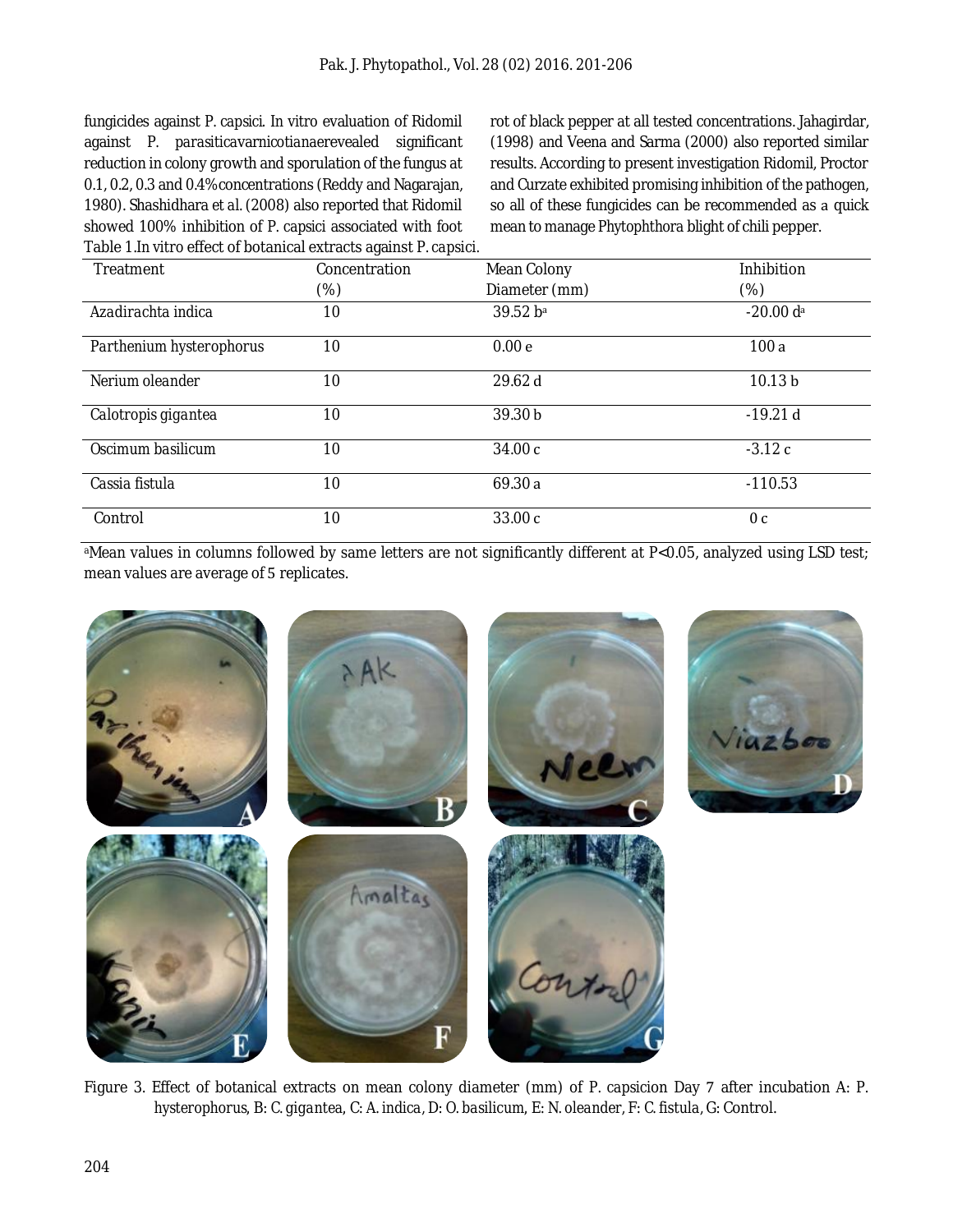| Treatment | ັ<br>ັ<br>Concentration | Mean Colony       | Percent           |
|-----------|-------------------------|-------------------|-------------------|
|           | (ppm)                   | Diameter(mm)      | Inhibition (%)    |
| Ridomil   | 50                      | 0.00 ea           | $100a^a$          |
|           | 100                     | 0.00 <sub>e</sub> | 100a              |
|           | 150                     | 0.00 <sub>e</sub> | 100a              |
| Proctor   | 50                      | 0.00 <sub>e</sub> | 100a              |
|           | 100                     | 0.00 <sub>e</sub> | 100a              |
|           | 150                     | 0.00 <sub>e</sub> | 100a              |
| Curzate   | 50                      | 13.87b            | 80.1 <sub>d</sub> |
|           | 100                     | 7.17c             | 89.7 c            |
|           | 150                     | 4.32d             | 93.8 b            |
| Control   |                         | 69.78a            | 0.00 <sub>e</sub> |

Table 2.*In vitro* effect of fungicides against *P. capsici.*

<sup>a</sup>Mean values in columns followed by same letters are not significantly different at *P*<0.05, analyzed using LSD test; mean values are average of 5 replicates.

## **CONCLUSION**

Promising antifungal potential of *P. hysterophorus* against *P.capsici* should be further investigated to find active ingredient of this plant and it may be able to be formulated as a reliable biopesticide product against this disease. It can be recommended as a control **REFERENCES**

- Alkhail, A. A. 2005. Antifungal activity of some extracts against some plant pathogenic fungi. Pak. J. Biol. Sci. 8(3): 413–417.
- Babadoost, M. 2004. Phytophthora Blight: A Serious Threat to Cucurbit Industries. Available online at: http://www.apsnet.org/online/feature/cucurbit/.
- Borum, D.F. and J.B. Sinclair. 1968. Evidence for systemic protection against *Rhizoctonia solani* with vitavax in cotton seedlings. Phytopath. 58 (7): 976-980.
- Bosland, P.W. and D.L. Lindsey. 1991. A Seedling screen for *Phytophthora* root rot of pepper, *Capsicum annum*. Plant Dis. 75 (10): 1048-1050.
- Chamount, J.P. 1979. Less properties fungi statiques de huitphenerogames vis-à-vis champignons phytopathogens. Bull. de la Soc. Botan. De France. 126: 537-541.
- Cowan, M.M. 1999. Plant products as antimicrobial agents .Clinic.Microbiol. Rev. 12 (4): 564-582.
- French-Monar, R.D., J.B. Jones and P.D. Roberts. 2006. Characterization of *Phytophthoraca psici* associated with roots of weeds on Florida vegetable farms. Plant Dis. 90 (3):345–350.
- Hassan, F., M.Khan and M. Jan. 1994. Isolation techniques for chilies root rot pathogens. Sarhad J. Agric. 10 (5): 581-587.

measure against *Phytophthora* blight of chili pepper. Resistance of the pathogen against all other plant extracts indicates that these extracts cannot be further recommended for control of *P. capsici*. Ridomil, Proctor and Curzate can be recommended for practical control of this disease *in vivo.*

- Hausbeck, M.K. and K.H. Lamour. 2004. *Phytophthora capsici* on vegetable crops: research progress and management challenges. Plant Dis. 88 (10):1292–1303
- Hegde, A.N. 1983. Studies on wilt of black pepper (*Piper nigrum*L.) caused by *Phytophthora palmiovra* (Butler). M.Sc. (Agri) Thesis.Univ. Agric.Sci. Bangalore.
- Hussain, F. and M. Abid. 2011. Pests and Diseases of chilli Crops in Pakistan: A Review. Int. J. Biol. Biotech. 8(2): 325-332.
- Hassan, M.I., W. Abbas and M.A. Khan. 2011. Evaluation of plant extract, fungicide and bio-control agent against lentil gray mold disease in field condition. Proc.8th Nat. Conf. Pak. Phytopath. Soc. November 28:29.
- Hwang, B.K. and C.H. Kim. 1995. Phytophthora blight of pepper and its control in Korea. Plant Dis. 79:221– 227
- Jahagirdhar, S. 1998. Etiology and management of foot rot of black pepper (*Piper nigrum*). Ph.D. Thesis. Univ. Agric. Sci., Bangalore (India).
- Lamour, K.H. and M.K. Hausbeck. 2003. Susceptibility of mefenoxam-treated cucurbits to isolates of *Phytophthora capsici* sensitive and insensitive to mefenoxam. Plant Dis. 27 (8):920–922.